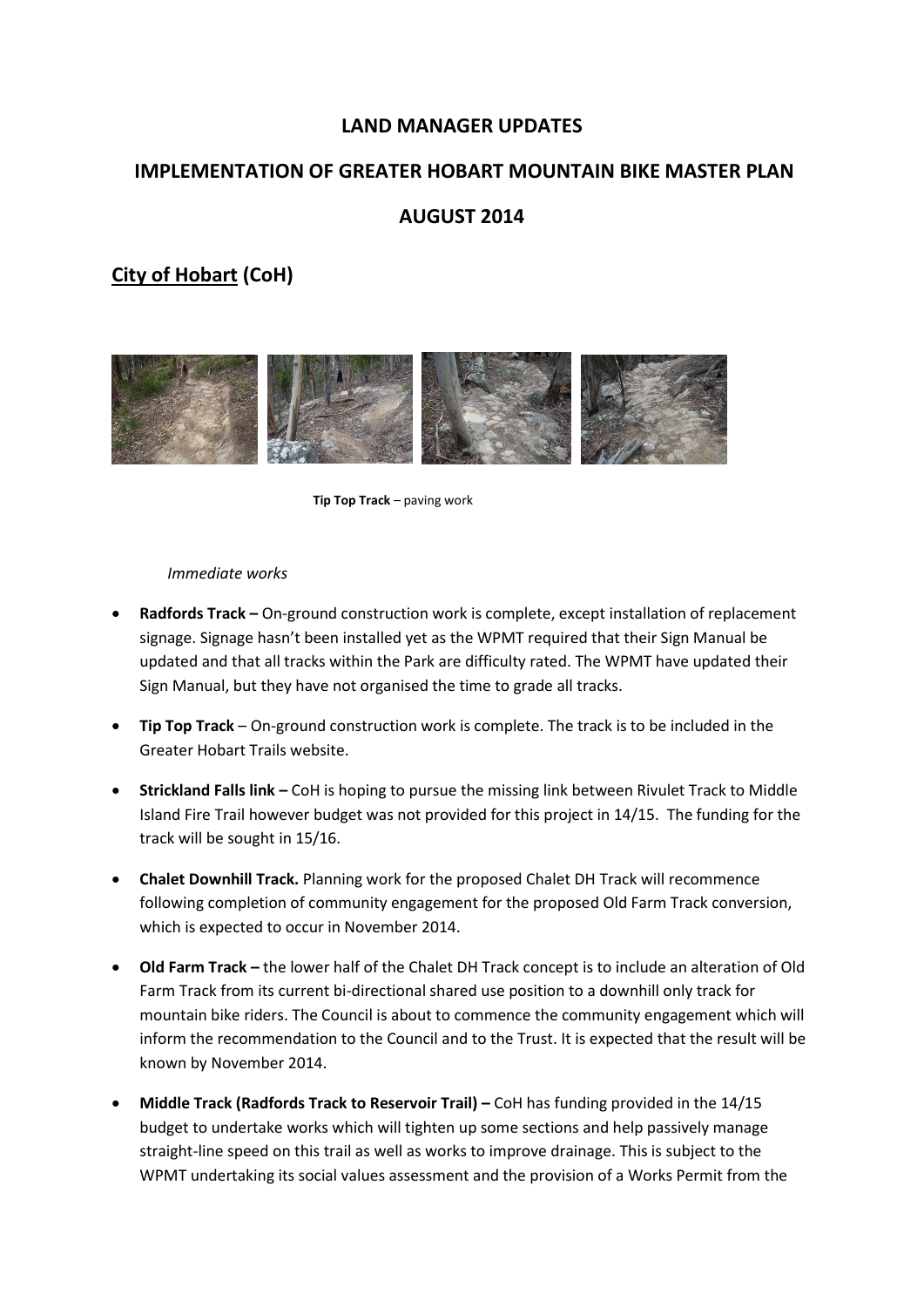WPMT. If the social values assessment is not progressed in the near term, Council will not be able to implement these changes and the funding will be diverted to other projects.

- $\circ$  WPMT has advised that it will consider a shared use trial for this section of Middle Track 'to ascertain social and other impacts', subject to the approval of the Trust. CoH has advised WPMT that approval for a shared use trial, including the scope of such a trial, must be provided by the end of August 2014. CoH has advised that this deadline is necessary so that the Bushland and Reserve Unit has adequate time to redirect the available funding toward alternative projects if the Trust does not allow a trial to proceed.
- **•** Fern Tree Park to Pillinger Drive CoH has funding provided in the 14/15 budget to undertake works which will tighten up some sections and help passively manage straight-line speed on this trail as well as works to improve drainage. This is subject to the WPMT undertaking its social values assessment and the provision of a Works Permit from the WPMT. If the social values assessment is not progressed in the near term, Council will not be able to implement these changes and the funding will be diverted to other projects.
	- o WPMT has advised that it will consider a shared use trial for this section Fern Tree Park track 'to ascertain social and other impacts', subject to the approval of the Trust. CoH has advised WPMT that approval for a shared use trial, including the scope of such a trial, must be provided by the end of August 2014. CoH has advised that this deadline is necessary so that the Bushland and Reserve Unit has adequate time to redirect the available funding toward alternative projects if the Trust does not allow a trial to proceed.
- **S56 –** CoH had funding provided in the 14/15 budget to undertake work to repair and formalise this track. However the Council has since required that the decking and handrails of the twin bridges on the Pipeline Track be increased to provide for shared use. This has resulted in the funding for the S56 Track being taken to assist in funding that project. The funding for the track will be sought in 15/16.

### **Kingborough Council (KC)**

- **Kingborough MTB Park** there has been no further work at the MTB park. Council is aware of some simple maintenance requirements, however these are yet to be done. We have been unsuccessful in obtaining funds to build Stage 2.
- **Alum Cliffs Track** Although the Alum Cliffs Track signage says that it is not a bike trail, there are no actual by laws/council decisions that have brought this on. It is just signage. Council have recently completed the short (but steep) section of the trail from the Taronga Rd end of the track to the Shot tower carpark. This link presents an opportunity to develop the track into a shared use track that has benefits as a commuting route as well as a recreational route. The Greater Hobart MTB Masterplan recommends that investigations be made into the development of the Alum Cliffs Trail into a shared use trail. An option is to identify areas which can be modified for bikes and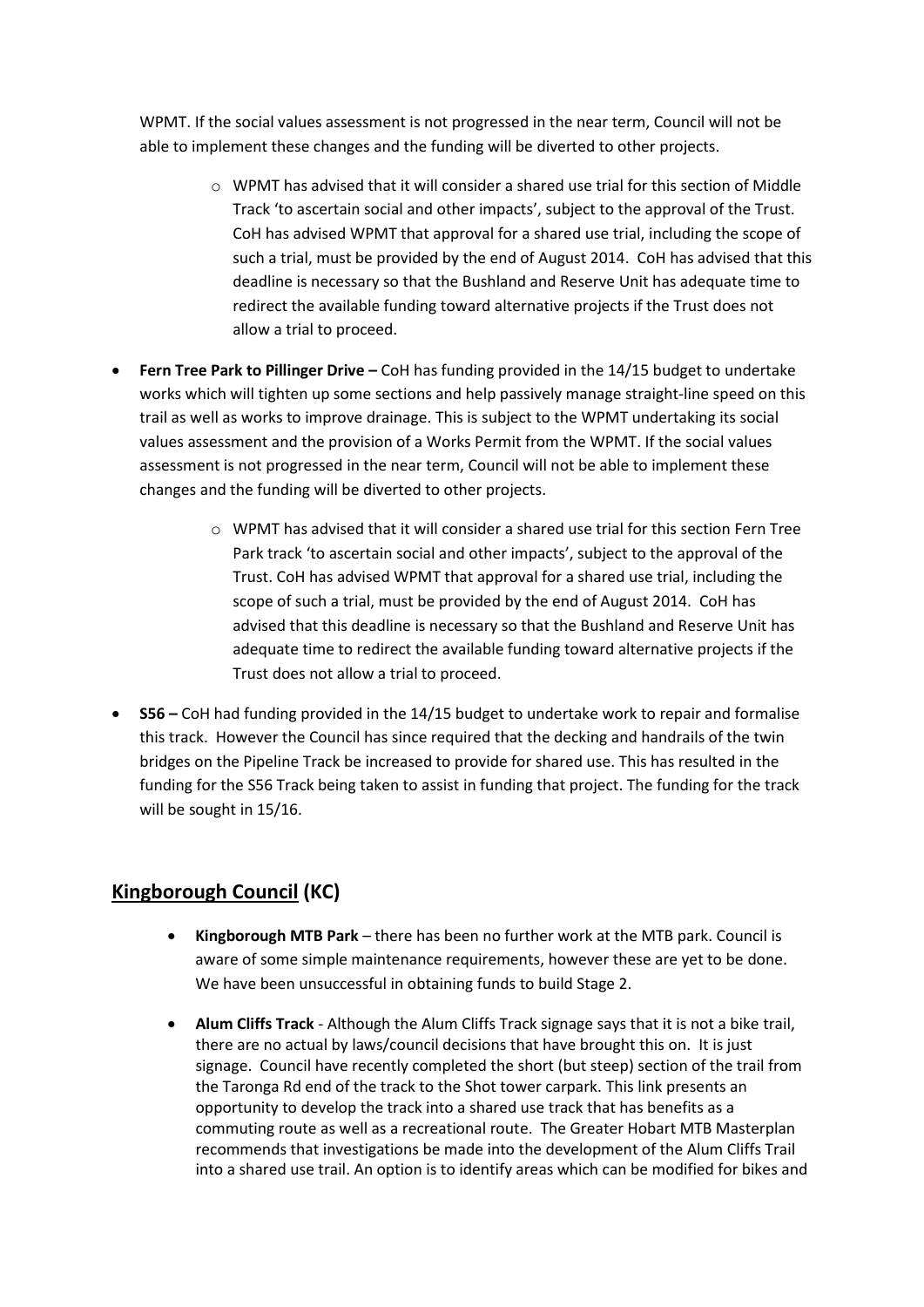undertake a trial. The trail has the potential for family rides and a commuting route – line of sight is the main issue. The Steering Group expressed interest in exploring the issues and opportunities.

## **Clarence City Council (CCC)**

*Immediate works*

- **Pilchers Hill** The Pilchers Hill Circuit Track will be upgraded.
- **Clarence MTB Park**  Weed management is a priority
- **Rosny Hill**. The circuit track around Rosny Hill has been upgraded and completed. This is an easy beginner level track. A submission will be made in the CCC budget to improve the carparking area at the beginning of the track. Signage will be installed shortly.

#### *Planning works*

- **Pilchers Hill.** A new track alignment in Pilchers Hill Reserve has been identified which would go from the Geilston Creek Circuit Track to the top of Pilchers Hill. A link track from Pilchers Hill Reserve to the Meehan Skyline has also been identified but will require negotiation with a landowner before the track can be constructed.
- **Tangara Trail –** A Roscommon Recreation Plan is being developed which identifies new trail connections around the perimeter of Roscommon in Lauderdale which would provide improved links between Seven Mile Beach and Lauderdale. Subdivision applications in the Acton area may result in new trail connections to Mt Rumney and Belbins Road from the Tangara Trail in Acton Park. Signage is progressing on the Tangara Trail - drainage and realignment of some sections will be undertaken next financial year.
- **Meehan Range** An online survey has been carried out with 190 responses. Results are being collated for the Strategic Plan which is being coordinated by Dirt Art. A trail inventory is being done and a report will be prepared. From there concept trail alignments for extended mountain bike opportunities in the area will be developed and presented to stakeholders for feedback.
- **Grass Tree Hill Rivulet Track** –an MTB track has been included in the Reserve Activity Plan.



**Tangara Trail**: Newly constructed switchbacks on the Storm Bay View/Butterfly Track (not officially named yet)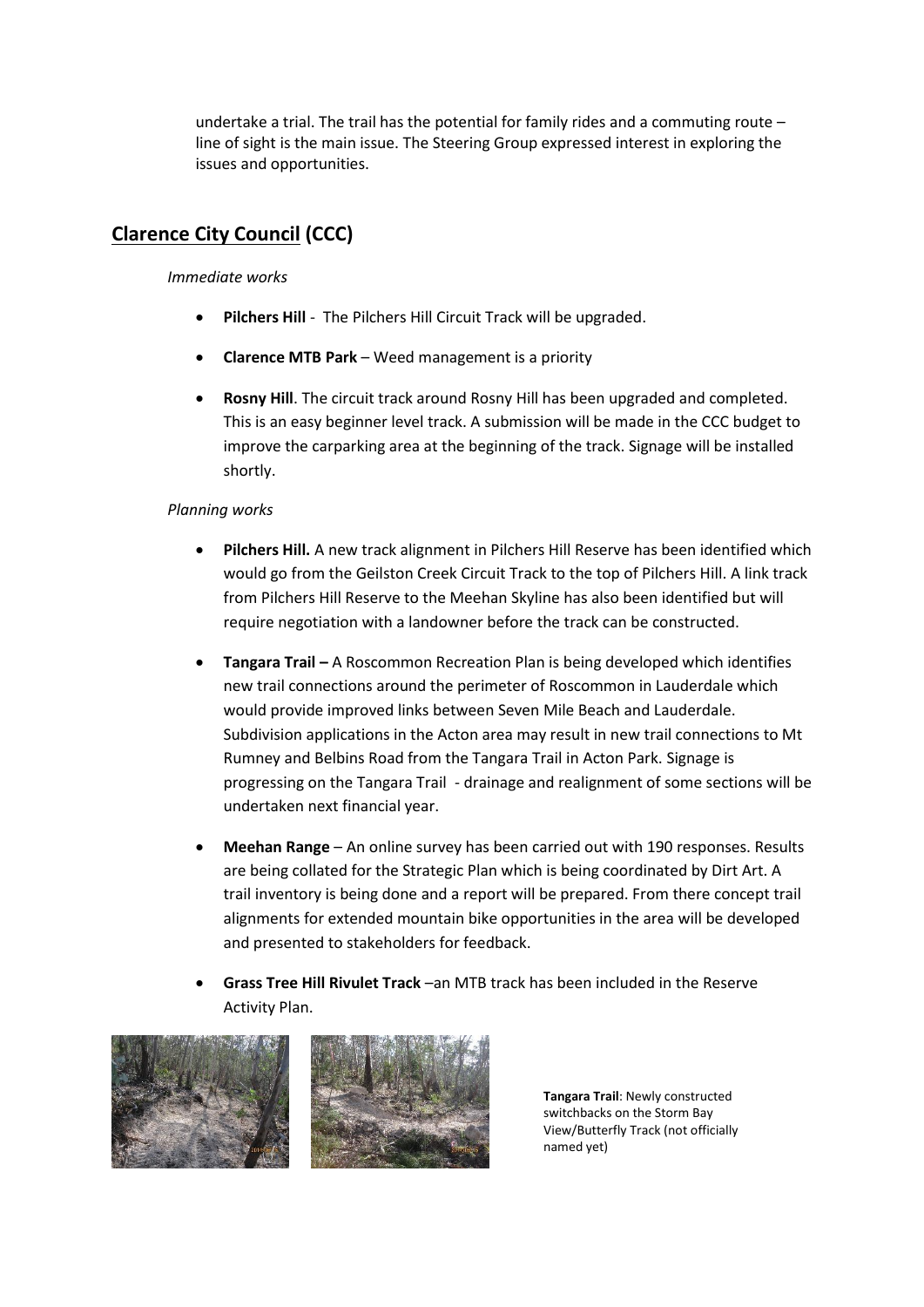# **Glenorchy City Council (GCC)**

*Immediate works*

- **Glenorchy MTB Park – maps and signage–** signage and trail map for Glenorchy MTB Park should be completed before the end of June. Downloadable PDF map, link to Google map/google earth of trails, on ground signage of all trails, 3 recommended loop trails for beginner and intermediate riders. There is now a link available on the GCC website to an interactive map of the Glenorchy MTB park: [http://www.gcc.tas.gov.au/content/Glenorchy\\_Mountain\\_Bike\\_Park.GCC?ActiveID=](http://www.gcc.tas.gov.au/content/Glenorchy_Mountain_Bike_Park.GCC?ActiveID=1321) [1321](http://www.gcc.tas.gov.au/content/Glenorchy_Mountain_Bike_Park.GCC?ActiveID=1321)
- Upgrade of **Knights trail** to beginner/green circle standard**.**
- More work scheduled to improve erosion issues on **Green Corps section of NS track,**  over the month of April. Riders are asked to take care on this section of track whilst the works are being undertaken.



New Signage at **Glenorchy MTB Park**